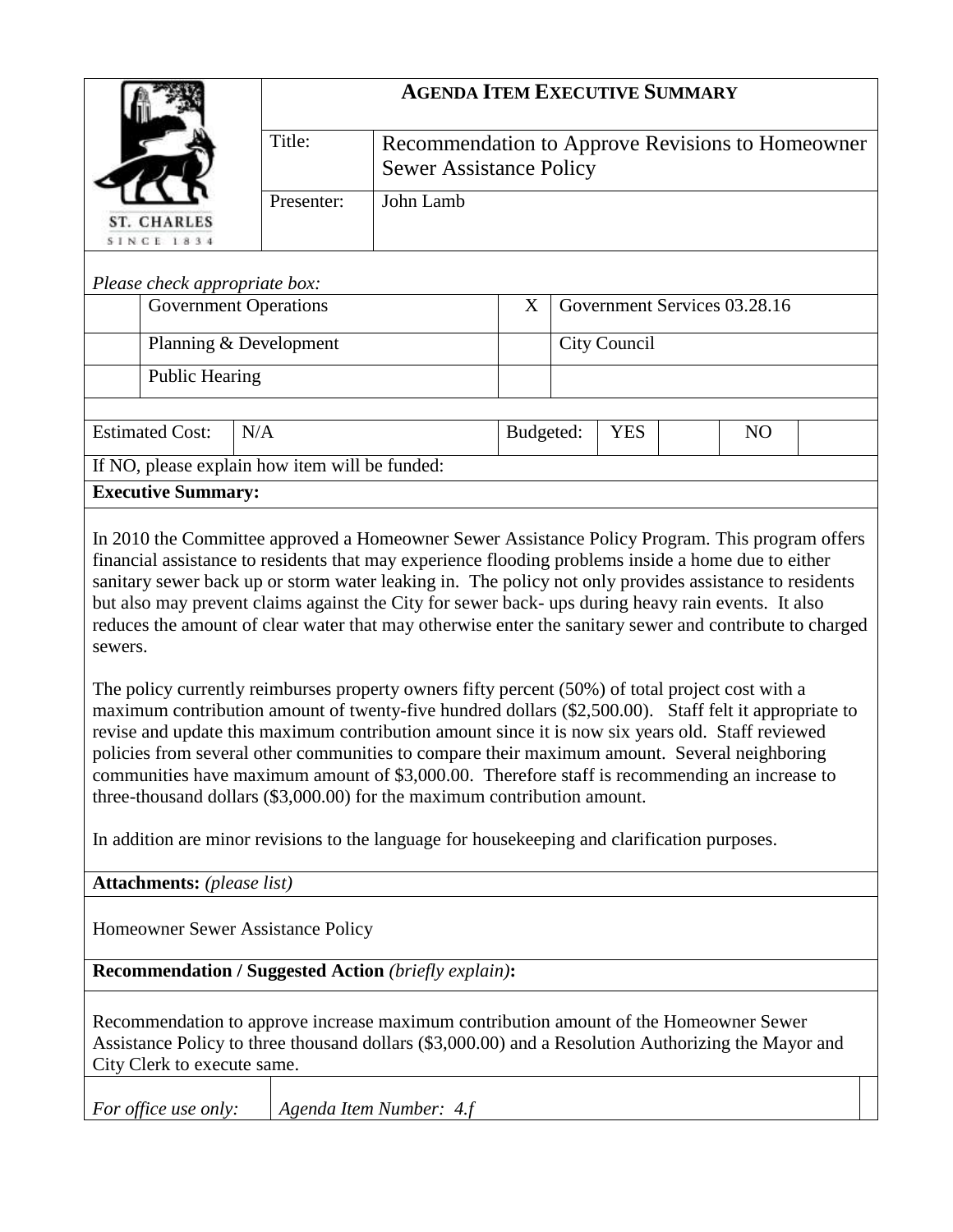Title Homeowner Sewer Assistance Policy

Policy # 2010-01

Approval Date October 4, 2010

Revision Date **April 4, 2016**

### **Sections:**

- Introduction
- Program Criteria
- Application Process
- Reimbursement Process

## **Exhibits:**

- Application Form
- Reimbursement Form

# **I. INTRODUCTION**

The City of St. Charles **may** offers-financial assistance to residents that may experience flooding problems inside a home due to either sanitary sewer back up or storm water leaking in **that contributes to sanitary sewer back-up**. The City Homeowner Sewer Assistance Program will **may** reimburse **eligible** property owners fifty percent (50%) of total project cost with a maximum contribution amount of twenty-five hundred dollars (\$2,500.00) **three thousand dollars (\$3,000.00)**. The City has a limited dollar amount in the City budget for this program; therefore eligibility is on a first come first serve basis.

Examples of eligible projects for sanitary sewer back ups are; installation of overhead sewers, stand pipes or backflow prevention devices. Storm water projects examples may be; foundation water proofing, re-grading for improved drainage, drain tile and foundation wall repairs, private storm sewer repairs.

# **II. PROGRAM CRITERIA**

To qualify a homeowner must have experienced either sanitary sewer backup or storm water infiltration in the interior of residence **that contributes to sanitary sewer back-up** and provide documentation of the event. One or more of the following items must be submitted as documentation:

- 1. Copy of insurance company claim.
- 2. Copy of receipt from cleaning company. (Ex: ServiceMaster)
- 3. Photographs of backup.
- 4. Confirmed through a meeting with a City of St. Charles' representative.

Only costs related to the following devices or work are eligible for reimbursement. Paint, wall, floor coverings or other associated cosmetic costs are not eligible.

Standpipe Water Proofing Backflow Valve Foundation wall, drain tile repair Overhead Sewer Drainage improvements